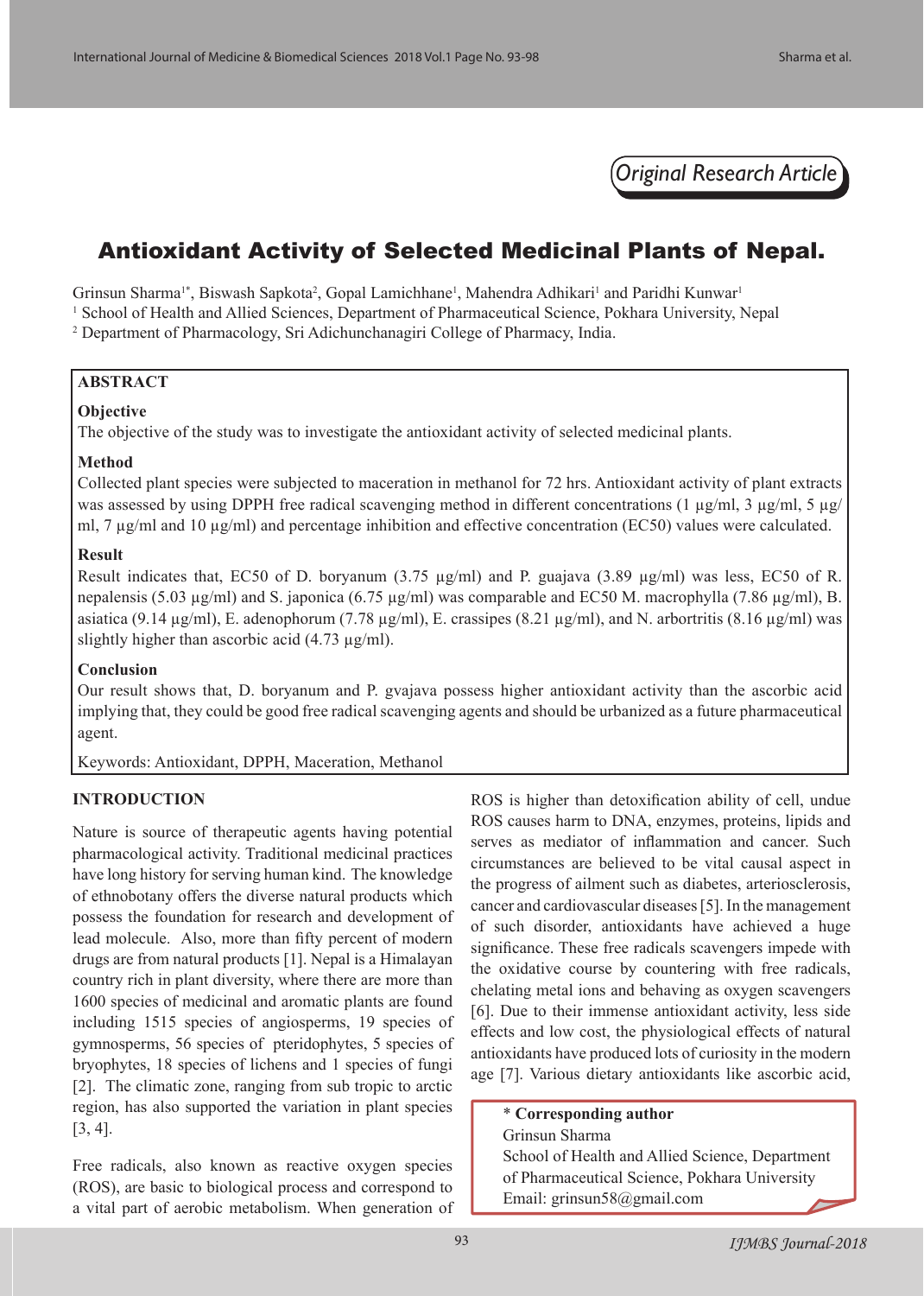vitamin E, carotenoids have been tried to isolate from natural source by researchers as they can defend the cell from damage provoked by oxidative stress. There is an inverse relation between morbidity and mortality from oxidative stress and intake of natural antioxidants [8]. There is an increase in exploration for antioxidants from natural sources ever since. It is not known which

**MATERIALS AND METHODS** 

# **Chemicals and reagents**

All chemicals and solvents used were of analytical grade. Equipments, glasswares and other requirements were provided by School of Health and Allied Sciences, Pokhara University. Methanol, which was used as component of medicinal plants are related in dropping the risk of chronic illness, but antioxidants are supposed to have a main function in the preventive nature of plant medicine [9]. The present study was designed to collect, identify, prepare herbarium and to evaluate the antioxidant activity of selected medicinal plants.

principle solvent for maceration, was obtained from Fisher Scientific, India. Chemicals like ascorbic acid and DPPH were purchased from Qualigens fine chemicals, India and Wako Pure Chemicals, Japan respectively. Instruments like UV-Vis spectrophotometer and Rotary Evaporator were acquired from Shimadzu, Japan and Buchi Labortechnik, Switzerland respectively.

# **Plant materials**

Selected medicinal plants were collected from the different region of the Nepal. Identification of plants was done at National Herbarium and Plant Laboratories, Godawari, Nepal. Crude drug samples and herbarium specimens are preserved in museum of School of Health and Allied Science, Pokhara University.

| Table 1: List of collected medicinal plants |  |
|---------------------------------------------|--|
|---------------------------------------------|--|

| S.N.             | Scientific name/<br>Family                    | Local<br>name<br>(Parts<br>used) | Pharmacological use                                                                                                                                                                                  | <b>Isolated Compounds</b>                                                                                                                                                                                    |  |
|------------------|-----------------------------------------------|----------------------------------|------------------------------------------------------------------------------------------------------------------------------------------------------------------------------------------------------|--------------------------------------------------------------------------------------------------------------------------------------------------------------------------------------------------------------|--|
| $\mathbf{1}$     | Mussaenda<br>macrophylla/<br>Rubiaceae        | Dhobini<br>(Roots)               | It is used in Snake bite and active<br>against oral pathogen. It shows<br>antibacterial, anticoagulant,<br>anti-inflammatory and<br>hepatoprotective activitiy [3, 10].                              | 3-O acetyloleanolic acid, 3-O acetyldaturadiol,<br>rotundic acid and 16 $\alpha$ -hydroxyprotobassic<br>acid [11].                                                                                           |  |
| $\mathfrak{2}$   | Rumex<br>nepalensis/<br>Polygonaceae          | Halhale<br>(Roots)               | It is used in body ache, headache,<br>wound, diarrhea, dysentery,<br>scabies, cold and cough [12].                                                                                                   | Torachrysone, epicatechein gallate, orcinol<br>glucoside, aloesin, epicatechein and<br>lyoniresinol 3 $\alpha$ -O- $\beta$ -D-glucopyranoside [13].                                                          |  |
| 3                | Dryoathyrium<br>boryanum/<br>Aspidiaceae      | Kalo neuro<br>(Roots)            | It is used as laxative, demulcent<br>and stomachic [14].                                                                                                                                             | 3-hydroxyphloretin 6-O-hexoside, quercetin-<br>7-hexoside, apigenin7-O-glucoside, luteolin<br>7-O-glucoside, apigenin 7-O-galactoside,<br>3-hydroxy phloretin 6-O-hexoside, luteolin-6-<br>C-glucoside [15]. |  |
| 4                | <b>Berberis</b><br>asiatica/<br>Berberidaceae | Chutro<br>(Leaves)               | It is used in eye and skin disease,<br>jaundice, rheumatism and<br>diabetes [16, 17].                                                                                                                | Berberine, palmitine, jatrorrhizine,<br>columbamine, tetrahydropalmitine, berbamine,<br>oxyberberine and oxyacanthine were identified<br>from B. Asiatica [18].                                              |  |
| 5                | Psidium<br>guajava/<br>Mystraece              | Amba<br>(Fruits)                 | It is used in wounds,<br>gastrointestinal disorder, lesions,<br>ulcers, diarrhea, cholera,<br>hypertension, obesity and diabetes<br>mellitus [19].                                                   | Myricetin, quercetin, nerolidiol,<br>aromadendrene, 1,8-cineol, oleanic acid,<br>ursolic acid, catecolic acid, guayavolic acid,<br>maslinic acid, ellagic acid and $\beta$ -sitosterol [20,<br>21].          |  |
| 6                | Eupatorium<br>adenophorum/<br>Asteraceae      | Banmara<br>(Leaves)              | It is used in dysentery and<br>stomachache. Decoction of this<br>plant is used in jaundice. It also<br>possesses pneumotoxic and<br>hepatotoxic effects [22].                                        | Coumarin, 5-exo-hydroxy-borneol, O-hydroxyl<br>cinnamic acid, 9ß-hydroxy-ageraphorone and<br>9-oxo-10, 11-dehydroageraphorone [23].                                                                          |  |
| $\boldsymbol{7}$ | Eichhornia<br>crassipes/<br>Pontederiaceae    | Jalkumbi<br>(Leaves)             | It possess antiinflammatory,<br>anticancer and antibacterial<br>activities. Anabolic steroid<br>supports nitrogen maintenance<br>in osteoporosis in animals with<br>wasting illness $[24, 25, 26]$ . | 2-methylresorcinol, catechol, pyrogallol,<br>genetisic, salicylic acid, kaempferol, orientin<br>quercetin, pipradrol [27].                                                                                   |  |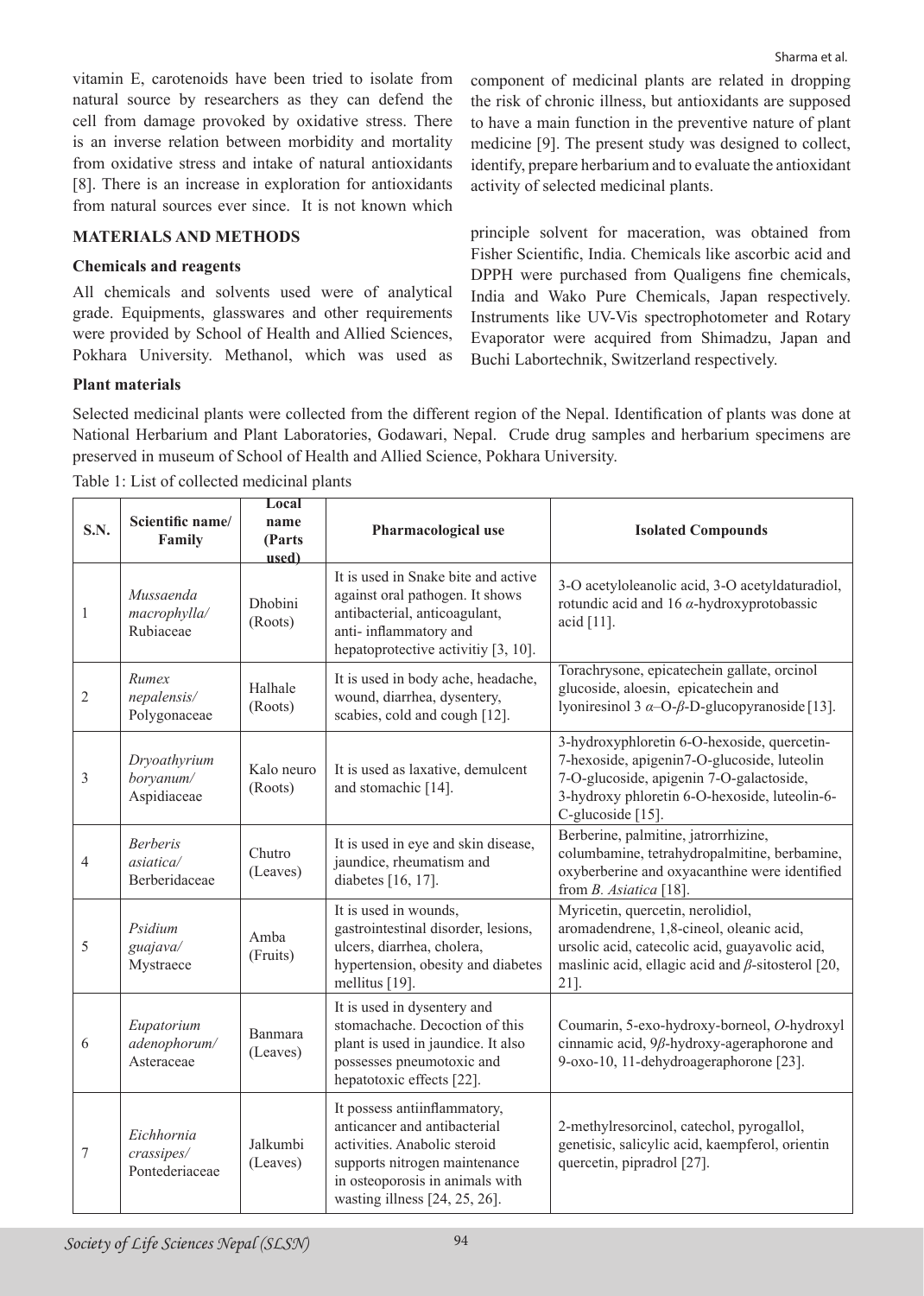| -8 | <i>Nyctanthes</i><br>arbor-tristis/<br>Oleaceae | Parijat<br>(Leaves)    | It possess antiinflammatory,<br>antipyretic, antinociceptive,<br>antileishmanial,<br>immunostimulant, antimicrobial,<br>antiviral activities [28]. | D- mannitol, sitosterole, astragaline,<br>carotenoid, crocin-3, p-cymene [28]. |
|----|-------------------------------------------------|------------------------|----------------------------------------------------------------------------------------------------------------------------------------------------|--------------------------------------------------------------------------------|
| -9 | Stephania<br>japonica/<br>Menispermaceae        | Batulepati<br>(Leaves) | It is used in tuberculosis, cancer,<br>fever, intestinal complaints,<br>asthma, hyperglycemia and<br>dysentery [29].                               | Fangchinoline, tetrandrine [30].                                               |

#### **Preparation of extract**

Crude samples were washed with distilled water, cut into small pieces and shade dried. The dried and grounded crude drugs were allowed for cold maceration with methanol at room temperature for 72 h. 50 g of each plant material was macerated with 500 ml of methanol (in ratio of 1: 10) at room temperature for 24 h. The extract was filtered using Whattman No.1 filter paper to obtain methanolic extract. The residue left was again subjected to second and third successive maceration with 500 ml methanol for another 24 h under previous conditions. Methanolic extracts of all the plant parts were concentrated in rotary evaporator at 40  $\degree$ C and 250-175 mbar pressure at 90 rpm and 5 °C chilling temperature. Further drying was done in vacuum desiccator at pressure 60 mbar. Thus, obtained dried methanolic extract was stored at  $4^{\circ}$ C in refrigerator for further experiment.

#### **Antioxidant activity**

Antioxidant activity was tested by DPPH free radical scavenging assay [31]. This method is simple, plain, replicable and economical. Due to the delocalization of the auxiliary electrons, DPPH is stable free radical which is signature for the deep violet colour of DPPH. Antioxidant compounds offer hydrogen atom to the free radicals resulting to neutral compounds with loss of colour. A standard antioxidant ascorbic acid was used as positive control. DPPH solution without extract or ascorbic acid served as negative control.

#### **Preparation of stock solution**

The stock solution of 1 mg/ml of each plant extract in methanol was prepared. Ascorbic acid solution of the same concentration was prepared using methanol.

#### **Preparation of plant samples**

Different concentrations (10, 7, 5, 3 and 1 *µ*g/ml) were prepared by serial dilution using methanol.

# **Preparation of ascorbic acid solution**

Ascorbic acid was taken as standard. Different concentrations (10, 7, 5, 3 and 1 *µ*g/ml) of ascorbic acid were prepared by serial dilution using methanol.

# **Preparation of DPPH Solution**

A 100 µM DPPH solution was prepared by dissolving

19.7 mg of DPPH in 500 ml of methanol.

# **DPPH radical scavenging activity**

DPPH was dissolved in 500 ml of methanol to prepare 100 *µ*M DPPH solution. Extract solution of 1 ml of different concentrations was mixed with 1 ml of DPPH solution. Then it was incubated for 30 minutes at room temperature and the absorbance was measured at 517 nm in UV spectrophotometer. UV follows absorbance spectroscopy and works on the principle of molecules having π- electrons can absorb energy in the form of ultraviolet or visible light and excite these  $\pi$ - electrons to higher antibonding orbit [32]. Each assay was performed in triplicates. Radical scavenging activity was calculated by using following equation:

$$
\% \text{ inhibition} = \frac{A-B}{A} \times 100\%
$$

Where, A is absorbance of DPPH solution (Negative Control), B is the absorbance of DPPH solution in the presence of test sample. The scavenging activity (%) was then plotted against concentration and from the graph.

# **STASTISTICAL ANALYSIS**

Half maximal effective concentration  $(EC_{50})$  value was calculated by using linear regression analysis with Microsoft office excel 2007. All the values and data were expressed as Mean  $\pm$  SEM, N=3, Where, SEM= Standard error of mean and N= Number.

# **RESULTS**

The present study was done to explore antioxidant activity of medicinal plants of traditional practice having different phytochemicals [33]. Present study reveals dose dependent activity from 1 to 10 *µ*g/ml for all selected plants. Result indicates that  $EC_{50}$  of *D. boryanum* (3.75) µg/ml) and *P. guajava* (3.89 µg/ml) was less than ascorbic acid (4.73 µg/ml). Also,  $EC_{50}$  of *R. nepalensis* (5.03 µg/ ml) and *S. japonica* (6.75 µg/ml) was comparable and EC<sub>50</sub> *M. macrophylla* (7.86 μg/ml), *B. asiatica* (9.14 μg/ ml), *E. adenophorum* (7.78 µg/ml), *E. crassipes* (8.21 µg/ ml), and *N. arbor-tristis* (8.16 μg/ml) was slightly higher than that of ascorbic acid which implies their potency. All determinations (except  $EC_{50}$ ) were carried out in triplicate and the values are expressed as mean± SEM.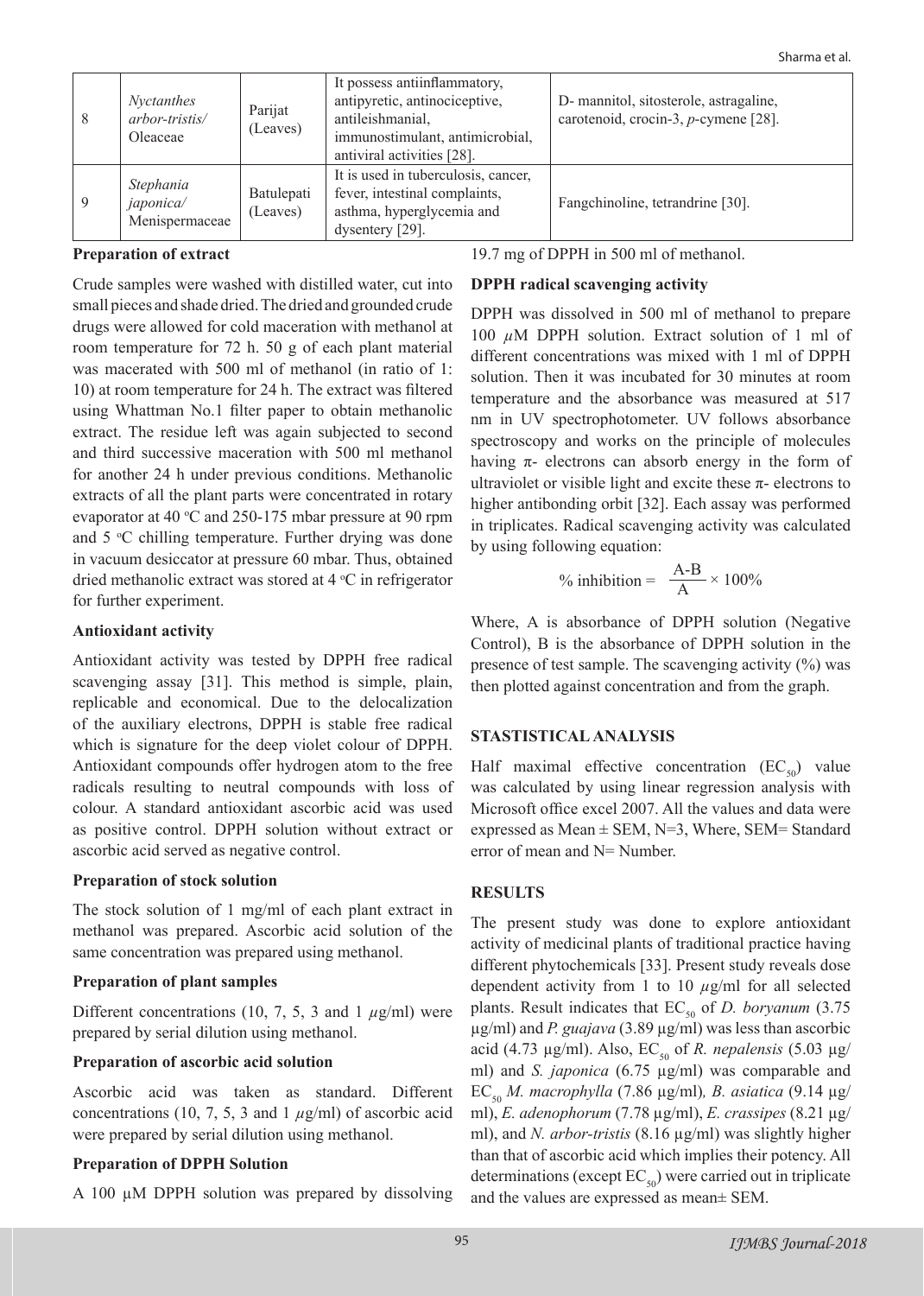| <b>Sample</b>      | Percentage inhibition $\pm$ SEM |                  |                  |                  |                  |           |
|--------------------|---------------------------------|------------------|------------------|------------------|------------------|-----------|
|                    | $1 \mu g/ml$                    | $3 \mu g/ml$     | $5 \mu g/ml$     | $7 \mu g/ml$     | $10 \mu g/ml$    | $EC_{50}$ |
| Ascorbic acid      | $24.68 \pm 1.23$                | $39.64 \pm 0.35$ | $52.67 \pm 0.34$ | $65.87 \pm 2.17$ | $81.87 \pm 0.21$ | 4.73      |
| M. macrophylla     | $5.31 \pm 2.21$                 | 19.78±0.98       | $32.76\pm0.31$   | $44.76 \pm 0.65$ | $62.84 \pm 0.67$ | 7.86      |
| R. nepalensis      | $25.17 \pm 0.34$                | $35.87 \pm 2.32$ | $49.65\pm0.45$   | $61.98 \pm 0.76$ | $82.84 \pm 0.22$ | 5.03      |
| D. boryanum        | $35.52 \pm 0.45$                | $46.64 \pm 1.23$ | $57.34 \pm 1.22$ | $65.89 \pm 0.34$ | $80.63 \pm 0.54$ | 3.75      |
| B. asiatica        | $18.66 \pm 0.87$                | $25.67\pm0.34$   | $33.54 \pm 2.39$ | $40.65 \pm 1.17$ | $54.11 \pm 0.32$ | 9.14      |
| P. guajava         | $33.22 \pm 0.12$                | $45.89 \pm 0.31$ | $56.87 \pm 2.26$ | $66.87 \pm 2.31$ | $82.43 \pm 1.13$ | 3.89      |
| E. adenophorum     | $23.37 \pm 2.12$                | $32.45 \pm 1.12$ | $39.98 \pm 1.11$ | $46.76 \pm 1.25$ | $58.21 \pm 2.21$ | 7.78      |
| E. crassipes       | $19.61 \pm 0.34$                | $27.76 \pm 1.76$ | $37.54 \pm 1.91$ | $45.65\pm0.11$   | $56.66\pm0.76$   | 8.21      |
| N. arbor-tristis   | $7.58 \pm 0.56$                 | 17.89±2.29       | $29.65\pm0.67$   | $42.76\pm0.13$   | $61.87 \pm 0.14$ | 8.16      |
| S. <i>japonica</i> | $19.02\pm0.22$                  | $28.87 \pm 2.23$ | $39.76\pm0.21$   | $50.87\pm0.56$   | $68.58\pm0.34$   | 6.75      |





**Figure 1:** Percentage inhibition of medicinal plants and Ascorbic acid



**Figure 2:** Effective concentration of selected medicinal plants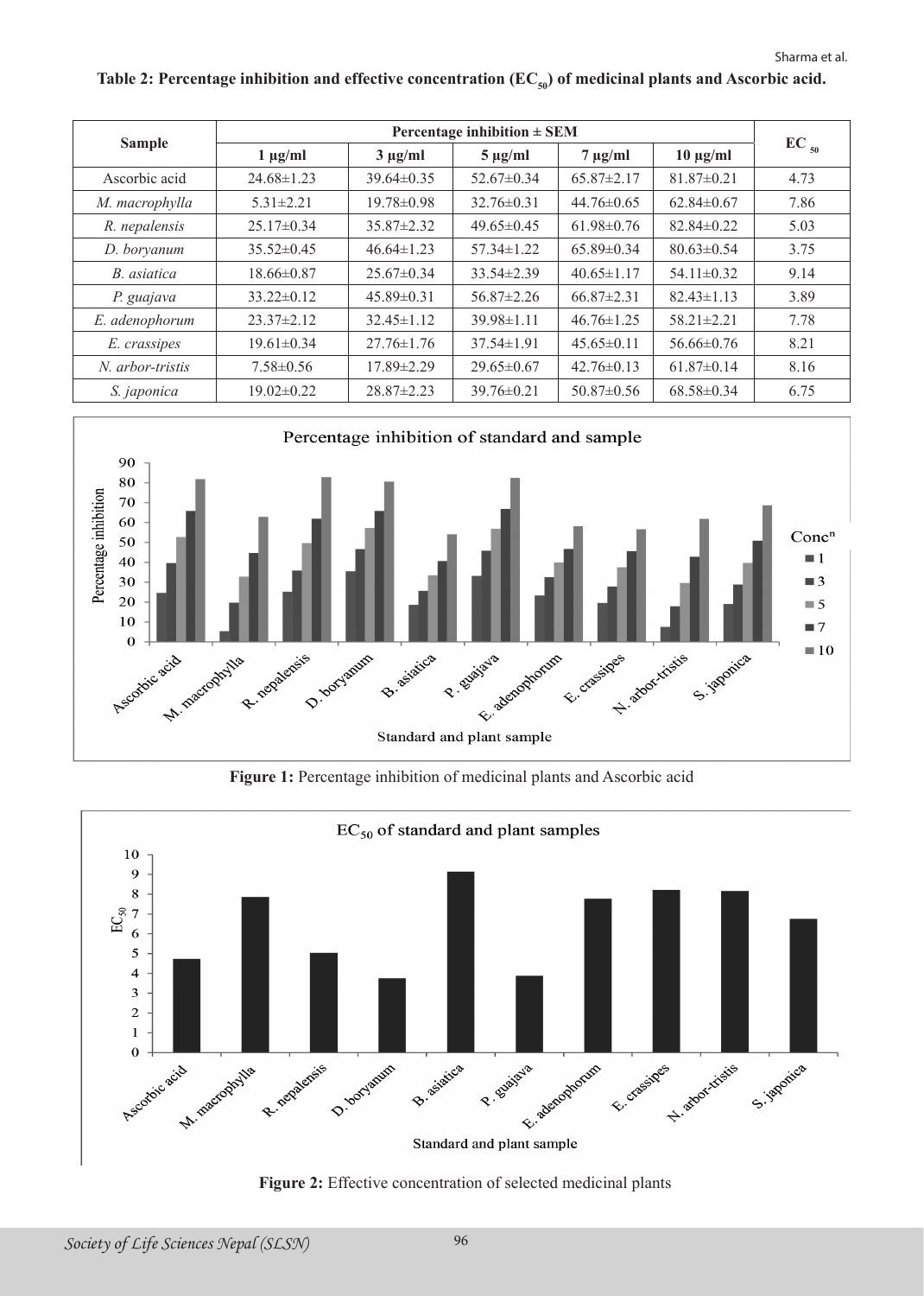#### **DISCUSSION**

Free radicals are highly unstable unit which can subsist with one or more odd electrons. The movement of free radical can cause severe damage to the body cell and tissue. Various floras with radical scavenging activity can defend themselves against these unstable units. They exert their action either by scavenging the reactive oxygen species or protecting the antioxidant defence mechanisms [34]. Various methods have been used to establish the antioxidant activity *in vitro* to permit the quick screening of compounds as compounds having low antioxidant activity *in vitro*, would likely to demonstrate less potency *in vivo* [35]. In this research, antioxidant activity of nine plants was studied using DPPH free radical scavenging method. While, the potency of extract to scavenge these free radicals rely upon the mechanism of antioxidant activity and methodology applied in this research [5]. The result indicates that, extract of *D. boryanum* and *P. guajava* have good antioxidant activity. It implies that, plants constitute those compounds that can give hydrogen atom to the odd electron which is responsible for radical's reactivity [36]. The radical scavenging potential of the plants were compared against the standard ascorbic acid signifying that the plants can be effective scavengers of free radicals. The possible mechanism by which plant inhibit the free radicals would be attributed to the inhibitory effect of extract towards generation of free radicals in the *in vitro* reaction system [37].

# **CONCLUSION**

The results in the study signify that the extract of *D. boryanum* and *P. guajava* reveals free radical scavenging activity against DPPH radical. The antioxidant activity of these extract might be due to their polyphenolic content and phytochemical constituents. This research suggested that of *D. boryanum* and *P. guajava* could be a probable source of natural antioxidant which will possess huge value as curative agents in slowing the progress of reactive oxygen species and associated oxidative stress related degenerative disease.

# **REFERENCE**

- 1. Lahlou M. The success of natural products in drug discovery. Pharmacol Pharm. 2013 Jun 1;4(3A):17-31.
- 2. Sharma UR. Medicinal and Aromatic Plants: a Growing Commercial Sector of Nepal. The Initiation. 2007;1:4-8.
- 3. Manandhar NP. Plants and people of Nepal. Timber Press; 2002.
- 4. Bhattacharjee A, Anadón JD, Lohman DJ, Doleck T, Lakhankar T, Shrestha BB, Thapa P, Devkota D, Tiwari

S, Jha A, Siwakoti M. The Impact of Climate Change on Biodiversity in Nepal: Current Knowledge, Lacunae, and Opportunities. Climate. 2017 Oct 11;5(4):80.

- 5. Pryianka L, Partap S, Verma M, Jha KK. In vitro antioxidant activity of plant extract of Cressa Cretica. Pharm. Lett. 2015;7:28-32.
- 6. Shahidi F, Ambigaipalan P. Phenolics and polyphenolics in foods, beverages and spices: Antioxidant activity and health effects–A review. Journal of functional foods. 2015 Oct 31;18:820-97.
- 7. Auddy B, Ferreira M, Blasina F, Lafon L, Arredondo F, Dajas F, Tripathi PC, Seal T, Mukherjee B. Screening of antioxidant activity of three Indian medicinal plants, traditionally used for the management of neurodegenerative diseases. Journal of Ethnopharmacology. 2003 Feb 28;84(2):131-8.
- 8. Ciccone MM, Cortese F, Gesualdo M, Carbonara S, Zito A, Ricci G, De Pascalis F, Scicchitano P, Riccioni G. Dietary intake of carotenoids and their antioxidant and antiinflammatory effects in cardiovascular care. Mediators of inflammation. 2013 Dec 31;2013.
- 9. Saeed N, Khan MR, Shabbir M. Antioxidant activity, total phenolic and total flavonoid contents of whole plant extracts Torilis leptophylla L. BMC complementary and alternative medicine. 2012 Nov 16;12(1):221.
- 10. Islam F, Quadery TM, Chowdhury SR, Kaisar MA, Uddin MG, Rashid MA. Antioxidant and cytotoxic activities of Mussaenda macrophylla. Bangladesh Pharm. J. 2012;15:69-71..
- 11. Kim NC, Desjardins AE, Wu CD, Kinghorn AD. Activity of Triterpenoid Glycosides from the Root Bark of Mussaenda m acrophylla against Two Oral Pathogens. Journal of natural products. 1999 Oct 22;62(10):1379-84.
- 12. Devkota SR, Paudel KR, Sharma K, Baral A, Chhetri SB, Thapa PP, Baral KP. Investigation of antioxidant and anti-inflammatory activity of roots of Rumex nepalensis. World Journal of Pharmacy and Pharmaceutical Sciences. 2015;4(3):582-94.
- 13. Mei R, Liang H, Wang J, Zeng L, Lu Q, Cheng Y. New seco-anthraquinone glucosides from Rumex nepalensis. Planta medica. 2009 Aug;75(10):1162-4.
- 14. Poudel A. Antioxidative and antiobesity activity of Nepalese wild herbs. Natural Product Sciences. 2011;17(2):123-9.
- 15. Cao J, Xia X, Dai X, Xiao J, Wang Q, Andrae-Marobela K, Okatch H. Flavonoids profiles, antioxidant, acetylcholinesterase inhibition activities of extract from Dryoathyrium boryanum (Willd.) Ching. Food and chemical toxicology. 2013 May 31;55:121-8.
- 16. Uniyal SK, Singh KN, Jamwal P, Lal B. Traditional use of medicinal plants among the tribal communities of Chhota Bhangal, Western Himalaya. Journal of Ethnobiology and Ethnomedicine. 2006 Mar 20;2(1):14.